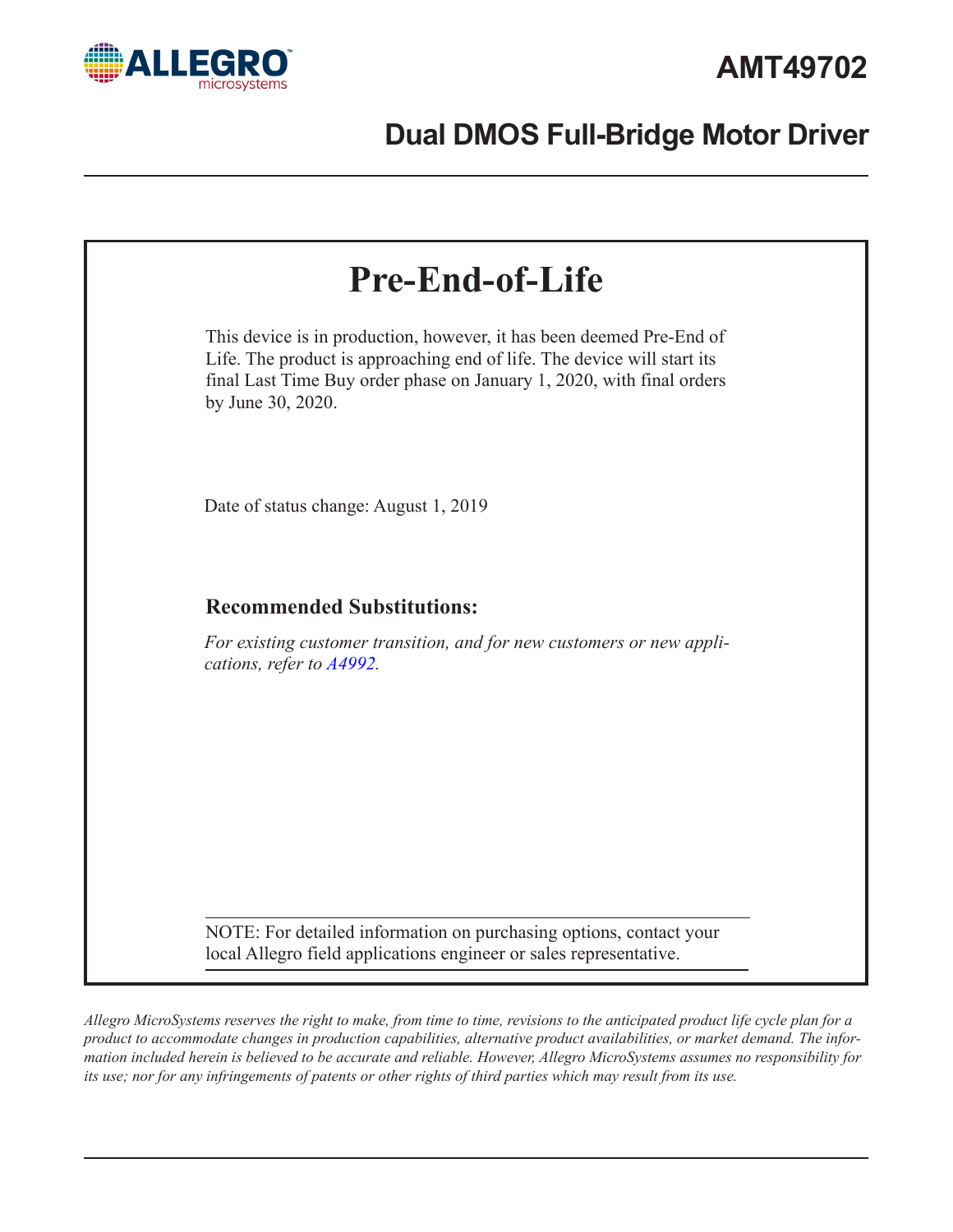

# **AMT49702**

# **Dual DMOS Full-Bridge Motor Driver**

#### **FEATURES AND BENEFITS DESCRIPTION**

- AEC-Q100 Grade 1 qualified
- Wide, 3.5 to 15 V input voltage operating range
- Dual DMOS full-bridges: drive two DC motors or one stepper motor
- Low  $R_{DS(ON)}$  outputs
- Synchronous rectification for reduced power dissipation
- Low-current sleep mode
- Overcurrent protection
- Internal UVLO and thermal shutdown circuitry
- Integrated charge pump

#### **PACKAGE:**



*Not to scale*

Designed for pulse-width-modulated (PWM) control of lowvoltage stepper motors and single and dual DC motors, the AMT49702 is capable of output currents up to 1A per channel and operating voltages from 3.5 to 15 V.

The AMT49702 is an automotive-grade device and is tested across extended temperature and voltage ranges to ensure compliance in automotive or industrial applications.

The AMT49702 has an internal fixed off-time PWM timer that sets a peak current based on the selection of a current sense resistor. An output fault flag is provided that notifies the user of a TSD or overcurrent protection event.

The AMT49702 is supplied in a low-profile 16-lead TSSOP (suffix "LP") with exposed power tab for enhanced thermal dissipation.



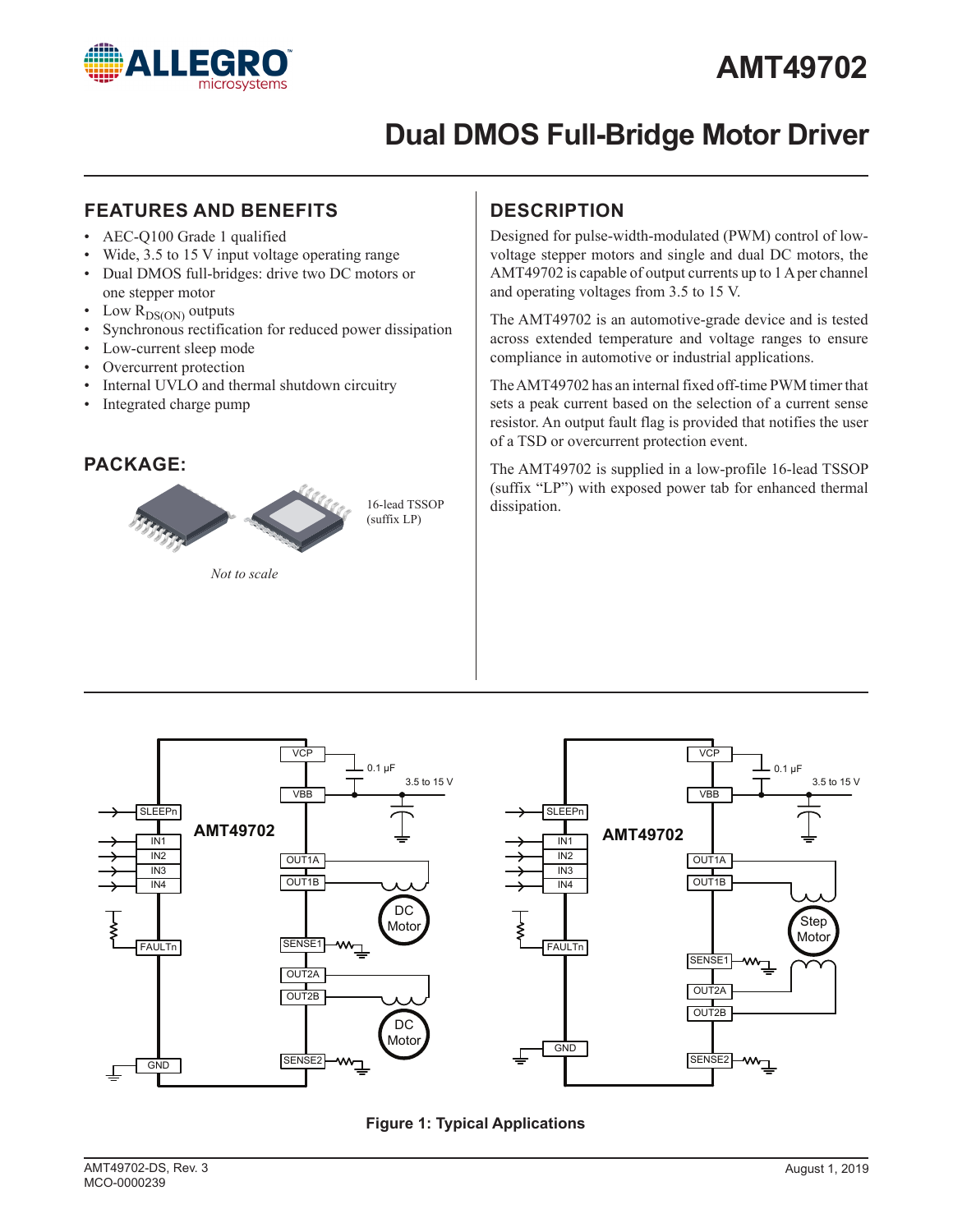### **SPECIFICATIONS**

#### **SELECTION GUIDE**

| <b>Part Number</b> | Packaging             | Packing                      |
|--------------------|-----------------------|------------------------------|
| AMT49702KLPATR     | 16-lead TSSOP package | 4000 pieces per 13-inch reel |



#### **ABSOLUTE MAXIMUM RATINGS**

| <b>Characteristic</b>              | Symbol                    | <b>Notes</b>         | Rating        | Unit         |
|------------------------------------|---------------------------|----------------------|---------------|--------------|
| Supply Voltage                     | $V_{BB}$                  |                      | 15            | V            |
| <b>Output Current</b>              | $I_{OUT}$                 | Continuous           | 1.0           | A            |
| Output Current (parallel mode)     | OUT(PAR)                  | Continuous           | 1.8           | A            |
| Sense Voltage                      | <b>V</b> SENSEX           | Continuous           | 0.5           | V            |
|                                    |                           | Pulsed, $t_w$ < 1 µs | 2.5           | $\vee$       |
| Logic Input Voltage Range          | $V_{IO}$                  |                      | $-0.3$ to 5.5 | V            |
| Junction Temperature               | J(MAX)                    |                      | 150           | $^{\circ}$ C |
| Storage Temperature Range          | $\mathsf{T}_{\text{stg}}$ |                      | $-55$ to 150  | $^{\circ}C$  |
| <b>Operating Temperature Range</b> | ١A                        | Range K              | $-40$ to 125  | $^{\circ}C$  |

#### **THERMAL CHARACTERISTICS:** May require derating at maximum conditions; see application information

| Characteristic                      | Symbol | <b>Test Conditions*</b>             | <b>Value</b> | Unit |
|-------------------------------------|--------|-------------------------------------|--------------|------|
| 16-lead TSSOP<br>' P package,<br>Fг | ι∿θJA  | 4-layer PCB based on JEDEC standard | $\sim$<br>34 | °C/W |

\*Additional thermal information available on the Allegro website.

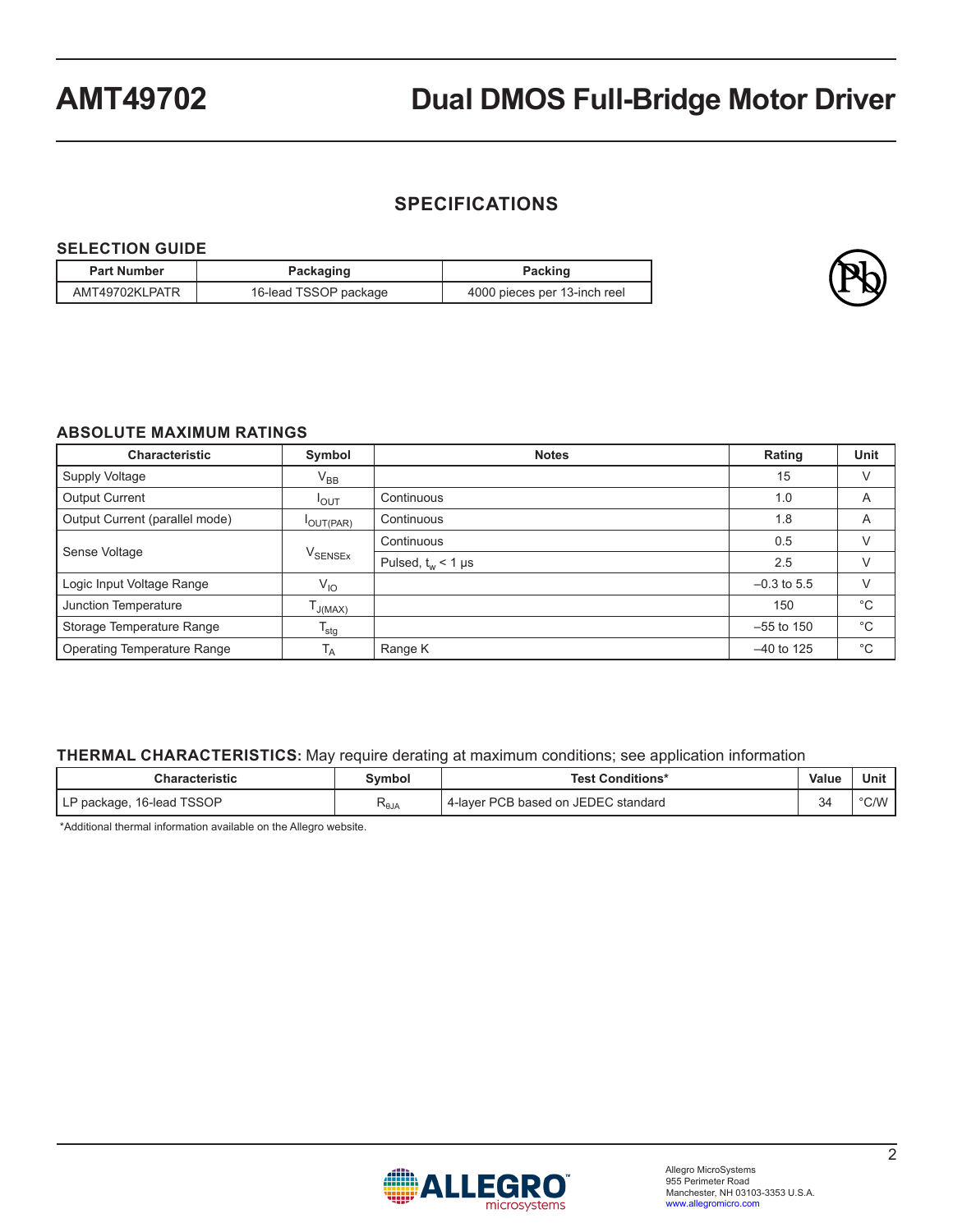## **PINOUT DIAGRAM AND TERMINAL LIST TABLE**





#### **Terminal List Table**

| <b>Number</b>  | <b>Name</b>        | <b>Function</b>                                     |  |  |  |
|----------------|--------------------|-----------------------------------------------------|--|--|--|
| LP             |                    |                                                     |  |  |  |
| 10             | <b>GND</b>         | Ground                                              |  |  |  |
| 11             | <b>SLEEPn</b>      | Active-Low Sleep Input                              |  |  |  |
| 12             | IN <sub>1</sub>    | Control Input                                       |  |  |  |
| 13             | IN2                | Control Input                                       |  |  |  |
| 14             | IN <sub>3</sub>    | Control Input                                       |  |  |  |
| 15             | IN4                | Control Input                                       |  |  |  |
| 16             | <b>FAULTn</b>      | Open-Drain Logic Output                             |  |  |  |
| 1              | OUT2A              | DMOS H-Bridge 2, Output A                           |  |  |  |
| 2              | SENSE2             | Sense Resistor Terminal, Bridge 2                   |  |  |  |
| 3              | OUT2B              | DMOS H-Bridge 2, Output B                           |  |  |  |
| $\overline{4}$ | <b>VBB</b>         | Motor Supply Voltage                                |  |  |  |
| 5              | OUT <sub>1</sub> B | DMOS H-Bridge 1, Output B                           |  |  |  |
| 7              | SENSE1             | Sense Resistor Terminal, Bridge 1                   |  |  |  |
| 8              | OUT1A              | DMOS H-Bridge 1, Output A                           |  |  |  |
| 9              | <b>VCP</b>         | Charge Pump Capacitor                               |  |  |  |
| 6              | <b>NC</b>          | No Internal Connection                              |  |  |  |
|                | PAD                | <b>Exposed Pad for Enhanced Thermal Performance</b> |  |  |  |

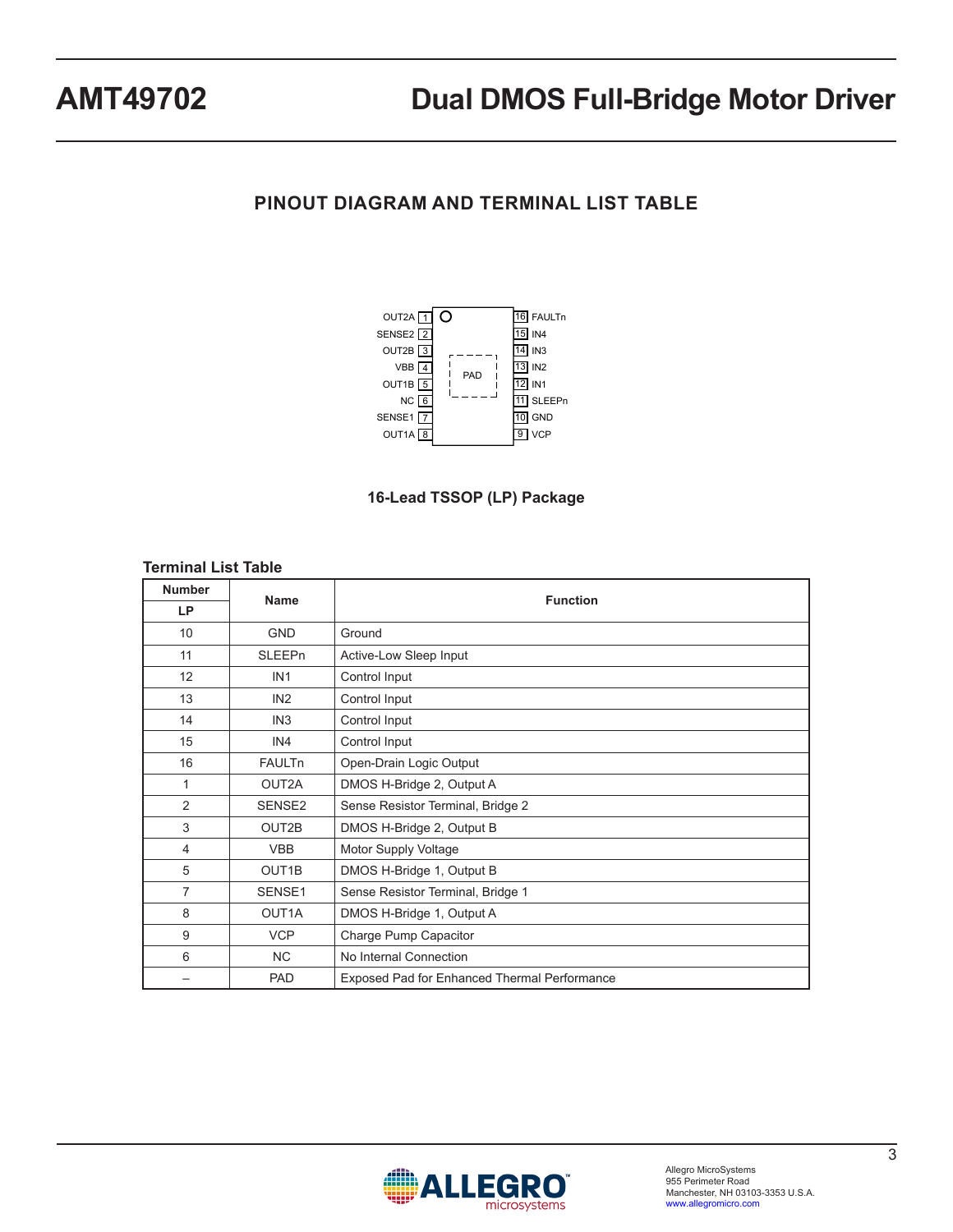**FUNCTIONAL BLOCK DIAGRAM**



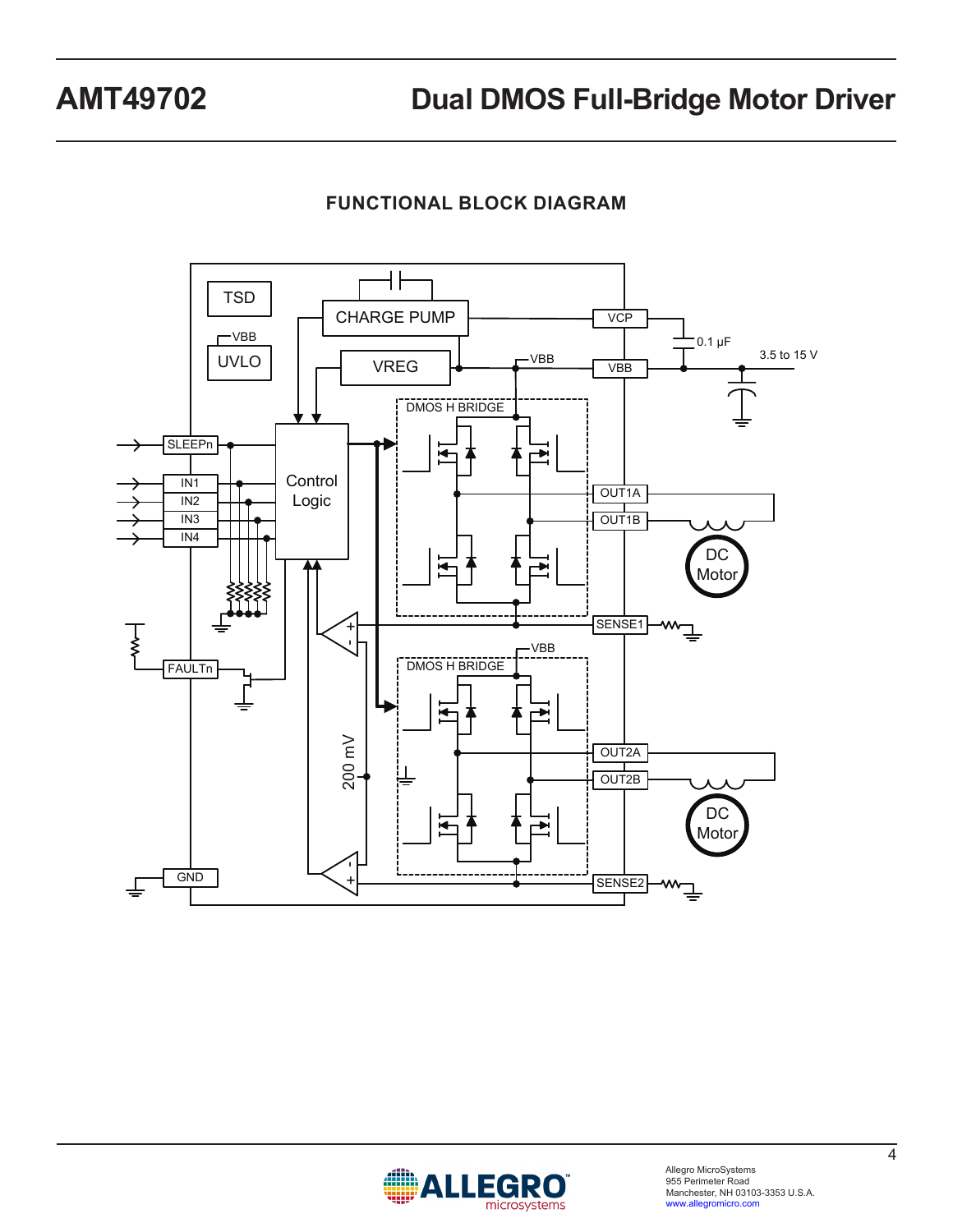#### **ELECTRICAL CHARACTERISTICS**<sup>[1][2]</sup>: Valid at T<sub>J</sub> = -40°C to 125°C, V<sub>BB</sub> = 3.5 to 15 V, unless noted otherwise

| <b>Characteristics</b>          | Symbol             | <b>Test Conditions</b>                             | Min.                     | Typ.                     | Max.              | Unit        |  |  |
|---------------------------------|--------------------|----------------------------------------------------|--------------------------|--------------------------|-------------------|-------------|--|--|
| <b>GENERAL</b>                  |                    |                                                    |                          |                          |                   |             |  |  |
| Load Supply Voltage Range       | $V_{BB}$           | Operating                                          | 3.5                      |                          | 15                | $\vee$      |  |  |
|                                 |                    | $T_{\rm J}$ = 25°C, 500 mA                         | $\overline{\phantom{0}}$ | 335                      | 450               | $m\Omega$   |  |  |
|                                 | $R_{DS(ON,HS)}$    | $T_{\rm J}$ = 125°C, 500 mA                        | $\overline{\phantom{0}}$ | 550                      | 690               | $m\Omega$   |  |  |
| Output On Resistance            |                    | $T_{\rm d}$ = 25°C, 500 mA                         |                          | 375                      | 525               | $m\Omega$   |  |  |
|                                 | $R_{DS(ON,LS)}$    | $T_{\rm J}$ = 125°C, 500 mA                        | $\overline{\phantom{m}}$ | 575                      | 750               | $m\Omega$   |  |  |
| Diode Forward Voltage           | $V_F$              | $I = 500$ mA                                       |                          | 0.85                     | 1.0               | $\vee$      |  |  |
|                                 | $I_{BB(2p7V)}$     | Outputs disabled, $V_{BB}$ = 3.5 V                 | $\overline{\phantom{0}}$ | 2.2                      | 4.5               | mA          |  |  |
| <b>VBB Supply Current</b>       | $I_{BB(15V)}$      | Outputs disabled, V <sub>BB</sub> = 15 V           | $\overline{\phantom{m}}$ | 3.1                      | 4.5               | mA          |  |  |
|                                 |                    | Sleep Mode; $T_J = 25^{\circ}C$                    | $\overline{\phantom{m}}$ | $\qquad \qquad -$        | 0.5               | μA          |  |  |
|                                 | $I_{BB(SLEEP)}$    | Sleep Mode; $T_J = 125^{\circ}C$                   | $\qquad \qquad -$        | $\qquad \qquad -$        | 10                | μA          |  |  |
| <b>CONTROL LOGIC</b>            |                    |                                                    |                          |                          |                   |             |  |  |
| Logic Input Voltage, INx        | $V_{IN(1)}$        |                                                    | 2.0                      | $\qquad \qquad -$        | $\qquad \qquad -$ | $\vee$      |  |  |
|                                 | $V_{IN(0)}$        |                                                    |                          | $\overline{\phantom{0}}$ | 0.8               | $\vee$      |  |  |
| Logic Input Hysteresis, INx     | $V_{HYS}$          |                                                    | 100                      |                          | 500               | mV          |  |  |
| Logic Input Voltage, SLEEPn     | $V_{IN(1)}$        |                                                    | 2.0                      | $\qquad \qquad -$        | $\qquad \qquad -$ | $\vee$      |  |  |
|                                 | $V_{IN(0)}$        |                                                    | $\overline{a}$           | $\overline{\phantom{0}}$ | 0.4               | $\vee$      |  |  |
| Logic Input Hysteresis, SLEEPn  | $V_{HYS}$          |                                                    | 100                      |                          |                   | mV          |  |  |
| Logic Input Current             | $I_{IN}$           | $V_{\text{IN}}$ = 3.3 V, pulldown = 100 k $\Omega$ | $\overline{\phantom{0}}$ | 33                       | 50                | μA          |  |  |
| Fault Output Voltage            | $V_{FAULTn}$       | Flag asserted, $I_{FAULTn} = 1 mA$                 | $\overline{\phantom{0}}$ | $\overline{\phantom{0}}$ | 200               | mV          |  |  |
| Fault Output Leakage Current    | <b>I</b> FAULTn    | $V_{FAULTn} = 5 V$                                 |                          |                          | 1.0               | μA          |  |  |
| V <sub>SENSE</sub> Blank Time   |                    | $T_{\text{J}}$ = 25°C to 125°C                     | 2.1                      | 3.1                      | 4.1               | μs          |  |  |
|                                 | $t_{BLANK}$        | $T_{\rm J} = -40^{\circ}$ C                        | 1.5                      | 3.1                      | 4.5               | $\mu s$     |  |  |
| V <sub>SENSE</sub> Trip Voltage | V <sub>TRIP</sub>  |                                                    | 170                      | 205                      | 240               | mV          |  |  |
| Fixed Off-Time                  | $t_{\text{OFF}}$   |                                                    | 20                       | 30                       | 40                | μs          |  |  |
| <b>PROTECTION CIRCUITS</b>      |                    |                                                    |                          |                          |                   |             |  |  |
| <b>Crossover Delay</b>          | $t_{\text{OCD}}$   |                                                    | 200                      | 550                      | 1000              | ns          |  |  |
| VBB Undervoltage Lockout        | $V_{BB(UVLO)}$     | $V_{BB}$ rising                                    |                          | 2.55                     | 2.65              | $\vee$      |  |  |
| <b>VBB Hysteresis</b>           | $V_{BB(UVLO,HYS)}$ |                                                    | $\overline{\phantom{m}}$ | 125                      | $\qquad \qquad -$ | V           |  |  |
| Thermal Shutdown Temperature    | $T_{J1}$           |                                                    | 150                      | 165                      | 180               | $^{\circ}C$ |  |  |
| Thermal Shutdown Hysteresis     | $\Delta T_{J1}$    |                                                    |                          | 20                       |                   | $^{\circ}C$ |  |  |

[1] Typical data is for design information only.

[2] Specified limits are tested at a single temperature and assured over operating temperature range by design and characterization.

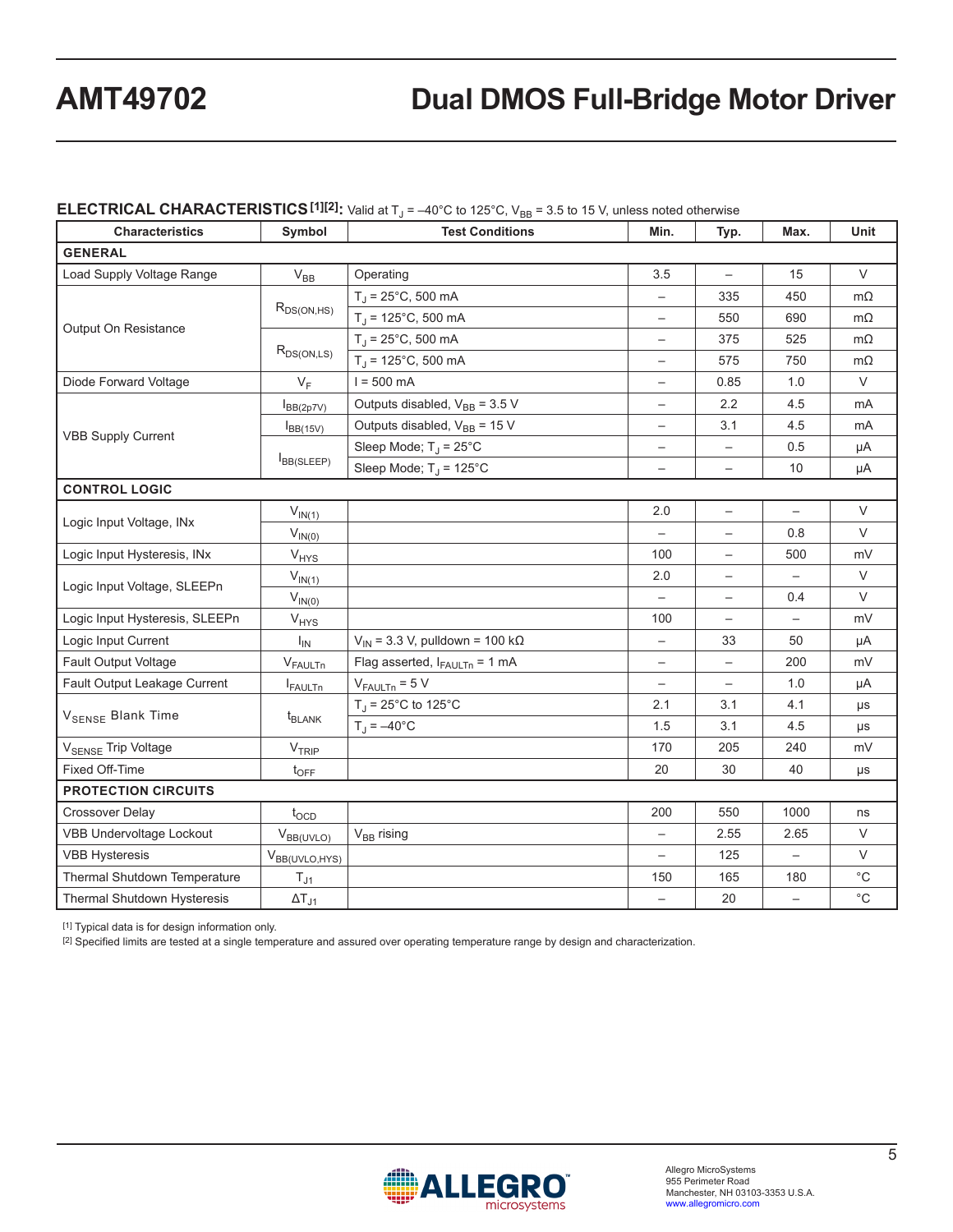## **CONTROL LOGIC**

#### **Table 1: DC Motor Operation**

| IN <sub>1</sub> | IN2 | OUT1A | OUT <sub>1</sub> B | <b>Function</b> |
|-----------------|-----|-------|--------------------|-----------------|
|                 |     | Off   | Off                | Disabled        |
|                 |     | High  | Low                | Forward         |
|                 |     | Low   | High               | Reverse         |
|                 |     | Low   | Low                | <b>Brake</b>    |

| IN <sub>3</sub> | IN4 | OUT2A | OUT2B | <b>Function</b> |
|-----------------|-----|-------|-------|-----------------|
|                 |     | Off   | Off   | Disabled        |
|                 | 0   | High  | Low   | Forward         |
|                 |     | Low   | High  | Reverse         |
|                 |     | Low   | Low   | <b>Brake</b>    |

#### **Table 2: Stepper Motor Operation**

| IN <sub>1</sub> | IN <sub>2</sub> | IN <sub>3</sub> | IN4 | OUT1A | OUT <sub>1</sub> B | OUT2A | OUT2B | <b>Function</b> |                      |
|-----------------|-----------------|-----------------|-----|-------|--------------------|-------|-------|-----------------|----------------------|
| $\mathbf 0$     | $\mathbf 0$     | $\mathbf 0$     | 0   | Off   | Off                | Off   | Off   | <b>Disabled</b> | <b>Disabled</b>      |
|                 | 0               |                 | 0   | High  | Low                | High  | Low   | Full Step 1     | $\frac{1}{2}$ Step 1 |
| 0               | $\mathbf 0$     |                 | 0   | Off   | Off                | High  | Low   |                 | $\frac{1}{2}$ Step 2 |
| 0               |                 |                 | 0   | Low   | High               | High  | Low   | Full Step 2     | $\frac{1}{2}$ Step 3 |
| 0               |                 | 0               | 0   | Low   | High               | Off   | Off   |                 | $\frac{1}{2}$ Step 4 |
| 0               |                 | 0               |     | Low   | High               | Low   | High  | Full Step 3     | $\frac{1}{2}$ Step 5 |
| 0               | $\mathbf 0$     | 0               |     | Off   | Off                | Low   | High  |                 | $\frac{1}{2}$ Step 6 |
|                 | $\mathbf 0$     | 0               |     | High  | Low                | Low   | High  | Full Step 4     | $\frac{1}{2}$ Step 7 |
|                 | 0               | 0               | 0   | High  | Low                | Off   | Off   |                 | $\frac{1}{2}$ Step 8 |

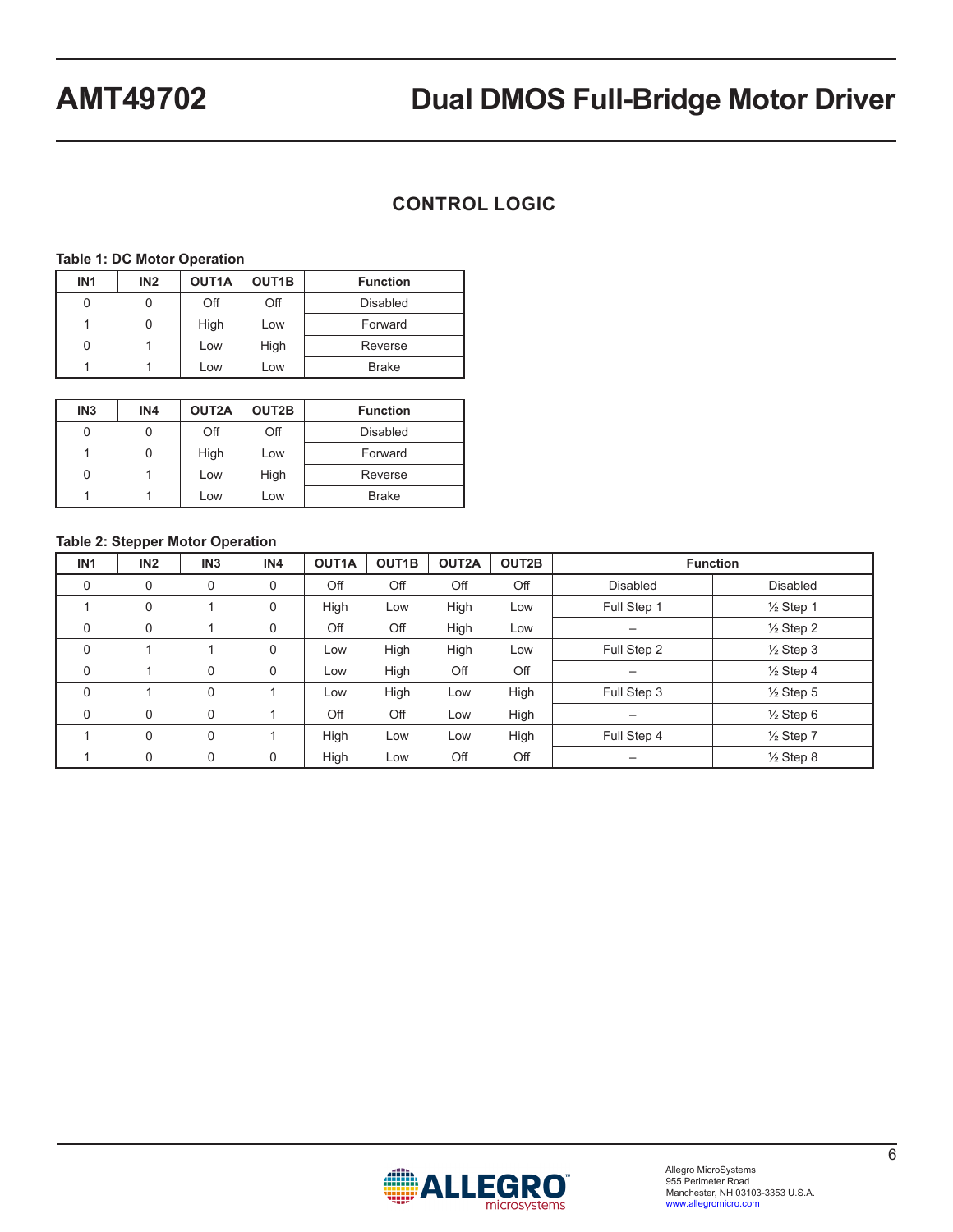## **FUNCTIONAL DESCRIPTION**

## **Device Operation**

The AMT49702 is a dual full-bridge motor driver capable of operating one stepper motor, two DC motors, or one high-current DC motor. MOSFET output stages substantially reduce the voltage drop and the power dissipation of the AMT49702 outputs, compared to typical drivers with bipolar transistors.

Output current can be regulated by pulse-width modulating (PWM) the inputs. In addition to supporting external PWM of the driver, the AMT49702 limits the peak current by internally PWMing the source driver when the current in the winding exceeds the peak current, as determined by a sense resistor. If internal current limiting is not needed, the sense pin should be shorted to ground.

Internal circuit protection includes thermal shutdown with hysteresis, undervoltage lockout, internal clamp diodes, crossover current protection, and overcurrent protection.

### **External PWM**

Output current regulation can be achieved by pulse-width modulating the inputs. Slow decay mode is selected by holding one input high while PWMing the other input. Holding one input low and PWMing the other input results in fast decay.

## **Blanking**

This function blanks the output of the current sense comparator when the outputs are switched. The comparator output is blanked to prevent false overcurrent detections due to reverse recovery currents of the clamp diodes or to switching transients related to the capacitance of the load. The blank time,  $t_{BL,ANK}$ , is approximately 3 μs.

## **Sleep Mode**

An active-low control input used to minimize power consumption when the AMT49702 is not in use. This disables much of the internal circuitry including the output drivers, internal regulator, and charge pump. A logic high allows normal operation. When coming out of sleep mode, wait 1.5 ms before issuing a command to allow the internal regulator and charge pump to stabilize.

### **Enable**

When all logic inputs are pulled to logic low, the outputs of the bridges are disabled. The charge pump and internal circuitry continue to run when the outputs are disabled.

#### **Thermal Shutdown**

The AMT49702 will disable the outputs if the junction temperature reaches 165°C. When the junction temperature drops 20°C, the outputs will be enabled.

### **Brake Mode**

When driving DC motors, the AMT49702 goes into brake mode (turns on both sink drivers) when both of its inputs are high (IN1 and IN2, or IN3 and IN4). There is no current limiting during braking, so care must be taken to ensure that the peak current during braking does not exceed the absolute maximum current.

### **Internal PWM Current Control**

Each full-bridge is controlled by a fixed off-time PWM current control circuit that limits the load current to a desired value,  $I_{TRIP}$ . Initially, a diagonal pair of source and sink DMOS outputs are enabled and current flows through the motor winding and the current sense resistor,  $R_{\text{SENSEx}}$ . When the voltage across  $R_{\text{SENSEx}}$ equals the internal reference voltage, the current sense comparator resets the PWM latch, which turns off the source driver.

The maximum value of current limiting,  $I_{TRIP(max)}$ , is set by the selection of the sense resistor,  $R_{\text{SENSE}x}$ , and is approximated by a transconductance function:

#### $I_{TRIP(max)} = 0.2 \div R_{SENSEx}$

It is critical to ensure the maximum rating on SENSEx pins (0.5 V) is not exceeded.

### **Synchronous Rectification**

When a PWM off-cycle is triggered by an internal fixed off-time cycle, load current recirculates in slow decay SR mode. During slow decay, current recirculates through the sink-side FET and the sink-side body diode. The SR feature enables the sink-side FET, effectively shorting out the body diode. The sink driver is

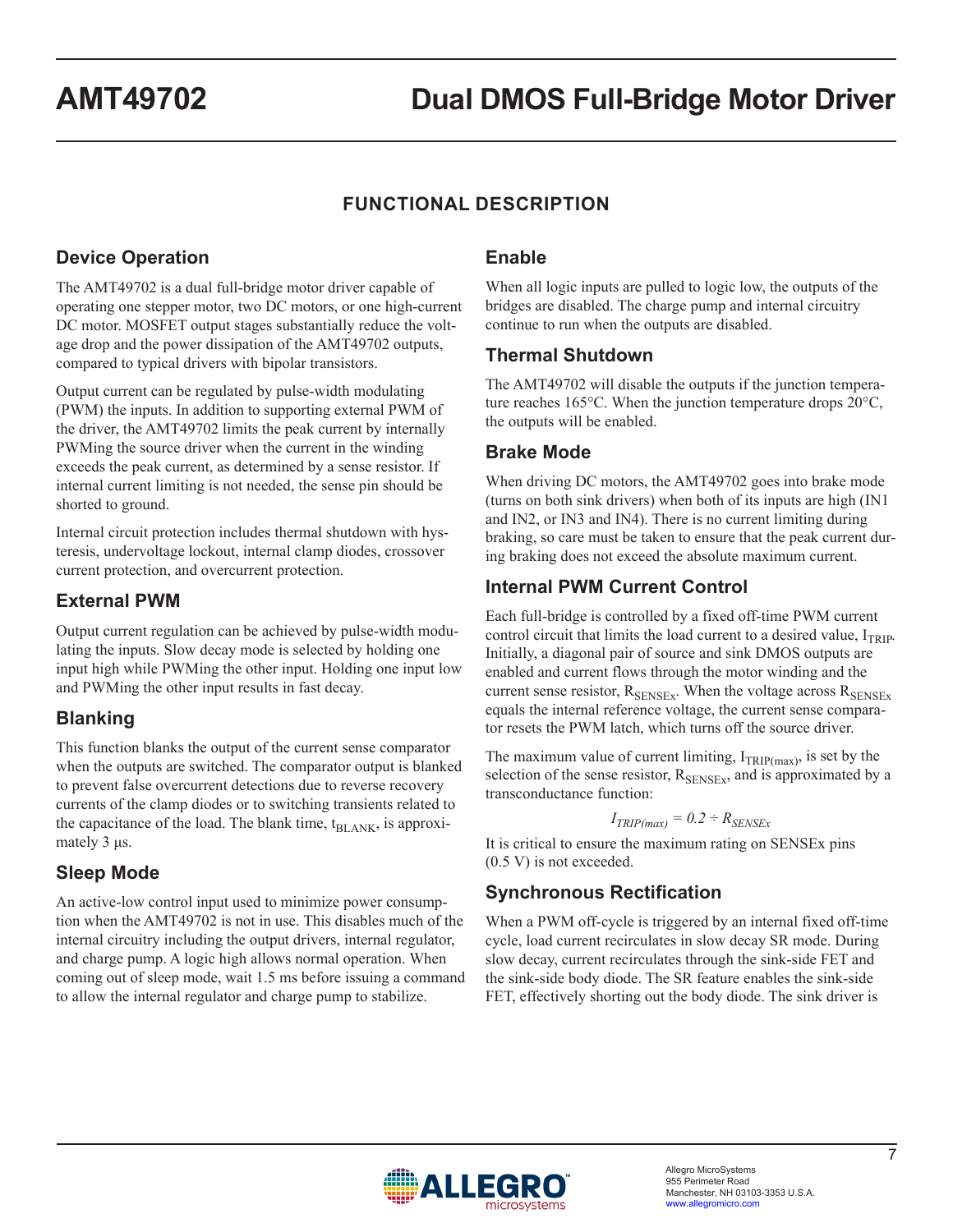not enabled until the source driver is turned off and the crossover delay has expired. This feature helps lower the voltage drop during current recirculation, lowering power dissipation in the bridge.

### **OCP**

If an overcurrent event occurs, both motor bridges are disabled until either SLEEPn is brought low or the VBB supply is cycled.

## **FAULTn**

This is an open-drain output that is pulled low during a TSD or overcurrent event. The output is released when the die temperature falls below the TSD level minus the hysteresis. For an over-current event, the output is held low until either SLEEPn is brought low or the VBB supply is cycled.

## **Parallel Operation**

The AMT49702 can be paralleled for applications that require higher output currents. In paralleled mode, the driver can source 1.8 A continuous. The AMT49702 has two completely independent bridges with separate overcurrent latches. This allows the device to supply two separate loads, and as a result, when paralleled, it is imperative that the internal current control is disabled by shorting the sense pins to ground.

Because the overcurrent trip threshold is internally fixed at 0.2 V, the trace resistance must be kept small so the internal current latch is not triggered prematurely. With acceptable margin, the voltage drop across the trace resistance should be under 0.1 V. At a peak current of 2.5 A, the trace resistance should be kept below  $40 \text{ m}\Omega$  to prevent false tripping of the overcurrent latch.

Each bridge has some variation in propagation delay. During this time, it is possible that one bridge will have to support the full load current for a very short period of time. Propagation delays are characterized and guard banded to protect the driver from damage during these events.

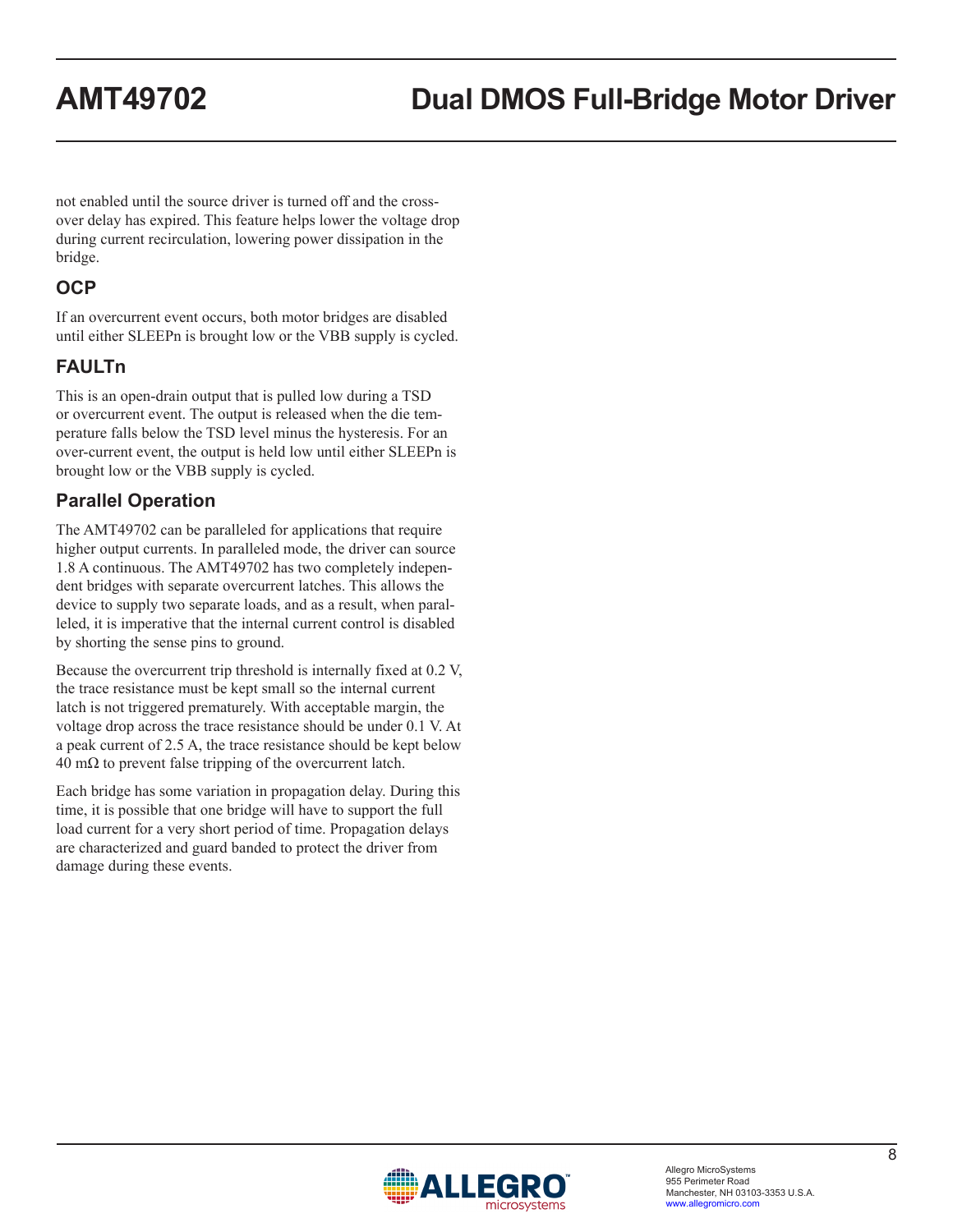## **PACKAGE OUTLINE DRAWING**



**Figure 2: 16-lead TSSOP package (Suffix LP)**